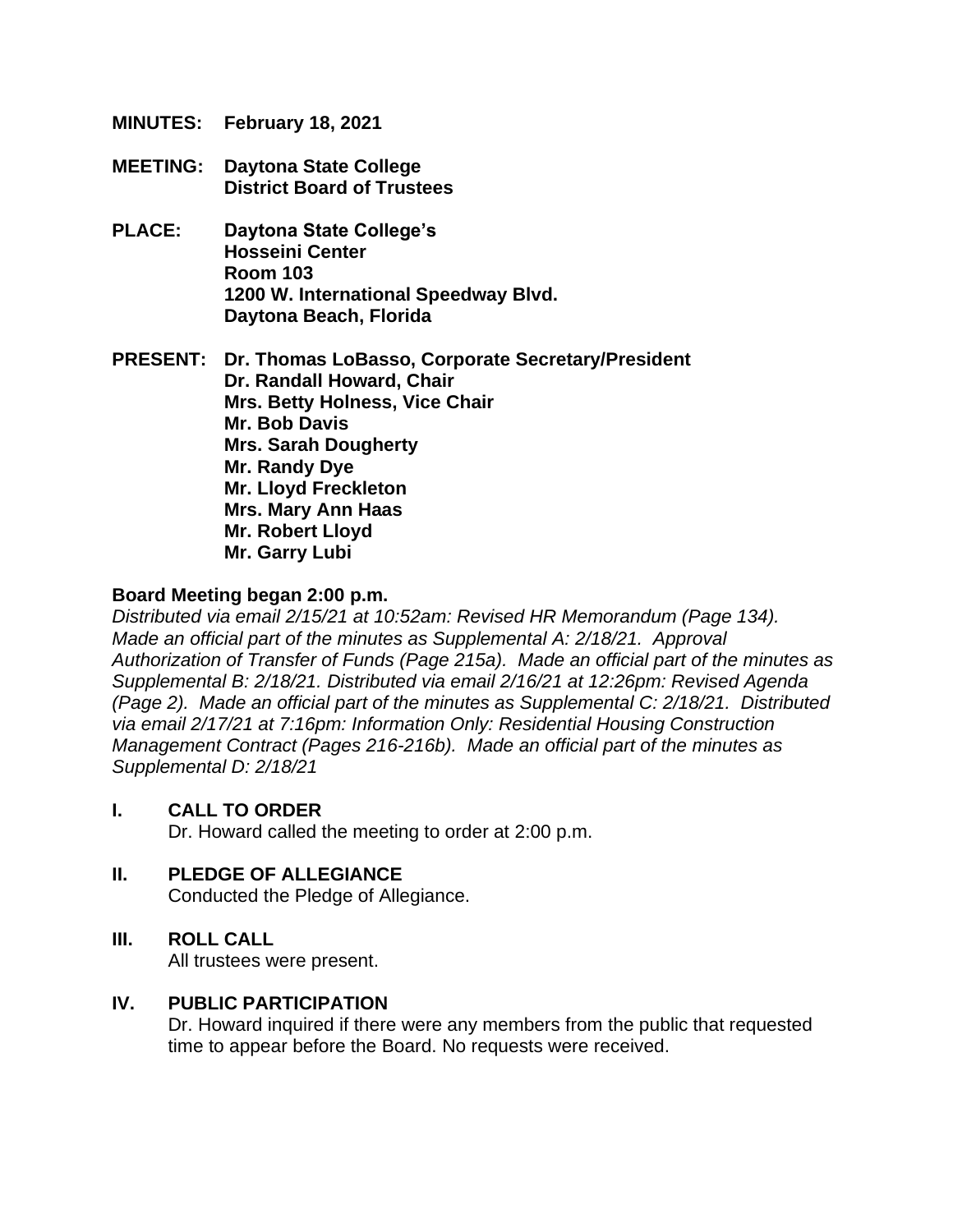# **V. PUBLIC HEARING - POLICIES**

- **A. Approval of First Reading – College Policies Sections 1-4** Mr. Brian Babb, General Counsel, reviewed all policies in section 1-4 and Policy 8.07. He stated those that were not changing and explained any that had revisions. This review is in preparation for the College's ten-year accreditation visit.
	- **MOTION:** (Freckleton/Haas) The District Board of Trustees approve the first reading of College Policies Sections 1-4 and College Policy 8.07. Motion carried unanimously.
- **B. Approval of First Reading – College Policy 8.07: Naming of Buildings, Areas and Programs** See Item V.A.

**MOTION:** See motion under Item V.A.

# **V. CONSENT AGENDA**

- A. Approval of 1/21/21 Board Meeting Minutes
- B. Approval of Agreements
- C. Approval of Agreements Affiliation
- D. Approval of Budget Amendments
- E. Approval of Deletion of Inventory Items
- F. Approval of Grant Application
- G. Approval of Human Resource Recommendations
- **MOTION:** (Dye/Holness) The District Board of Trustees approve the Consent Agenda. Motion carried unanimously.

# **VI. TIME RESERVED/PRESIDENT**

# **A. Basic Law Enforcement Academy Presentation**

Dr. LoBasso introduced Dr. Amy Locklear, Provost, who presented an overview of the College's Basic Law Enforcement Academy. She shared that the standard curriculum is 770 hours, which includes 18 courses, and textbooks and curriculum are supplied by the Criminal Justice Standards and Training Commission (CJSTC). A state certification exam is required for employment. There are six academies per year with 30 students in each and the program graduates 98 per year. The Academy has an 84% exam pass rate and an 82% placement rate. She reviewed the academy application requirements, the cost of the program and financial aid, scholarships and Bright Futures options to pay. An average of 37 recruits per year are sponsored by local agencies which pay the full cost of the program. She reviewed components of the instruction which included locations of the training and the number of full and part-time instructors, which are all certified by CJSTC. The program is audited annually by the CJSTC and received a perfect on its last audit. An advisory board that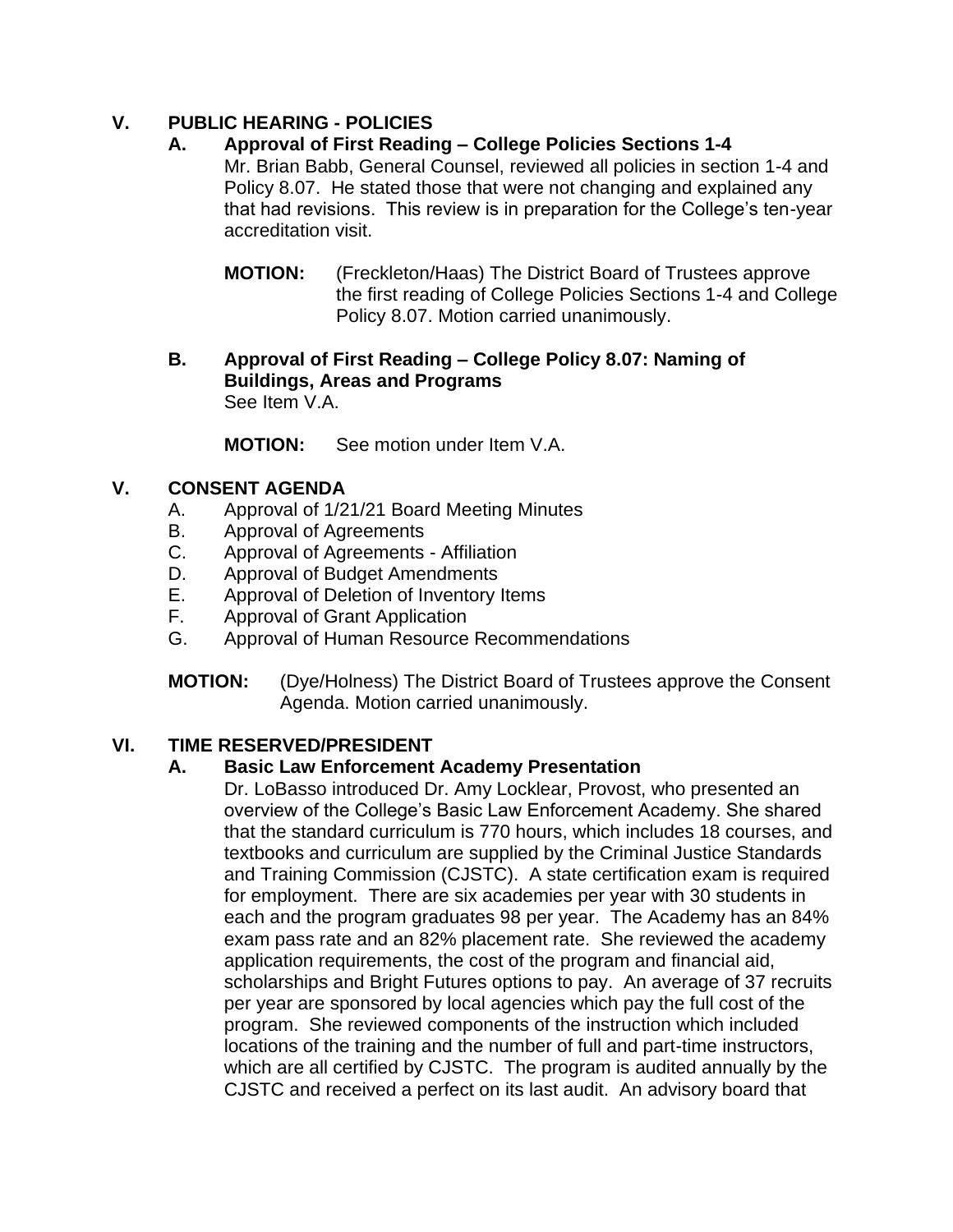includes 21 police chiefs from area agencies meets once a month to discuss training needs and review applicants. The College annually conducts an assessment of the program and the Florida Department of Law Enforcement conducts a customer service survey every five years and shared results of the most recent one. She indicated new updates to the curriculum which included "Conversations with Police", Virtual Ti Lab Simulator, uniforms that include full gun belt and body worn camera, and ABLE program.

**B. Presentation: Cross Country Teams – National Championships** Dr. LoBasso shared information on the accomplishments of the Men's and Women's cross-country teams. He congratulated the teams and presented Mid Florida Conference award medals to each athlete and to Coach of the Year, Judy Wilson.

# **C. President's Update**

Dr. LoBasso shared he was guest speaker at the Palm Coast-Flagler Regional Chamber's webinar and spoke on the College's role in the MedNEx project. He participated in Mayor Derrick Henry's Equity Initiative-Education Focus Group and attended their virtual meeting. The Federal Awards Audit was conducted with the State Auditor and thanked Dr. Howard for attending. He shared the Occupational Therapy Assistant program's 10-year reaccreditation visit occurred virtually this year and was successfully reaccredited. He met with the Assistant Superintendent of Volusia County Schools and Trustee Bob Davis on dual enrollment opportunities. He thanked the Board for participating in the J. Griffen Greene Re-Dedication ceremony and felt the timeline wall added to the history of the building's name.

# **VII. COLLEGE COUNSEL**

#### **A. Approval of Residential Housing Resolution 2021-01**

Mr. Babb explained the resolution is to ratify the certification of the DSC Housing Corporation; authorize and approve the support agreement, ground lease agreement, and personal services agreement. The Board also authorizes the delivery of an invitation to negotiate. He shared the Board has seen most of these documents but wanted to present again as some had minor date changes. He thanked Mr. Lubi for serving on the DSC Housing Corporation Board and having his expertise during this process.

**MOTION:** (Lloyd/Holness) The District Board of Trustees approve Residential Housing Resolution 2021-01. Motion carried unanimously.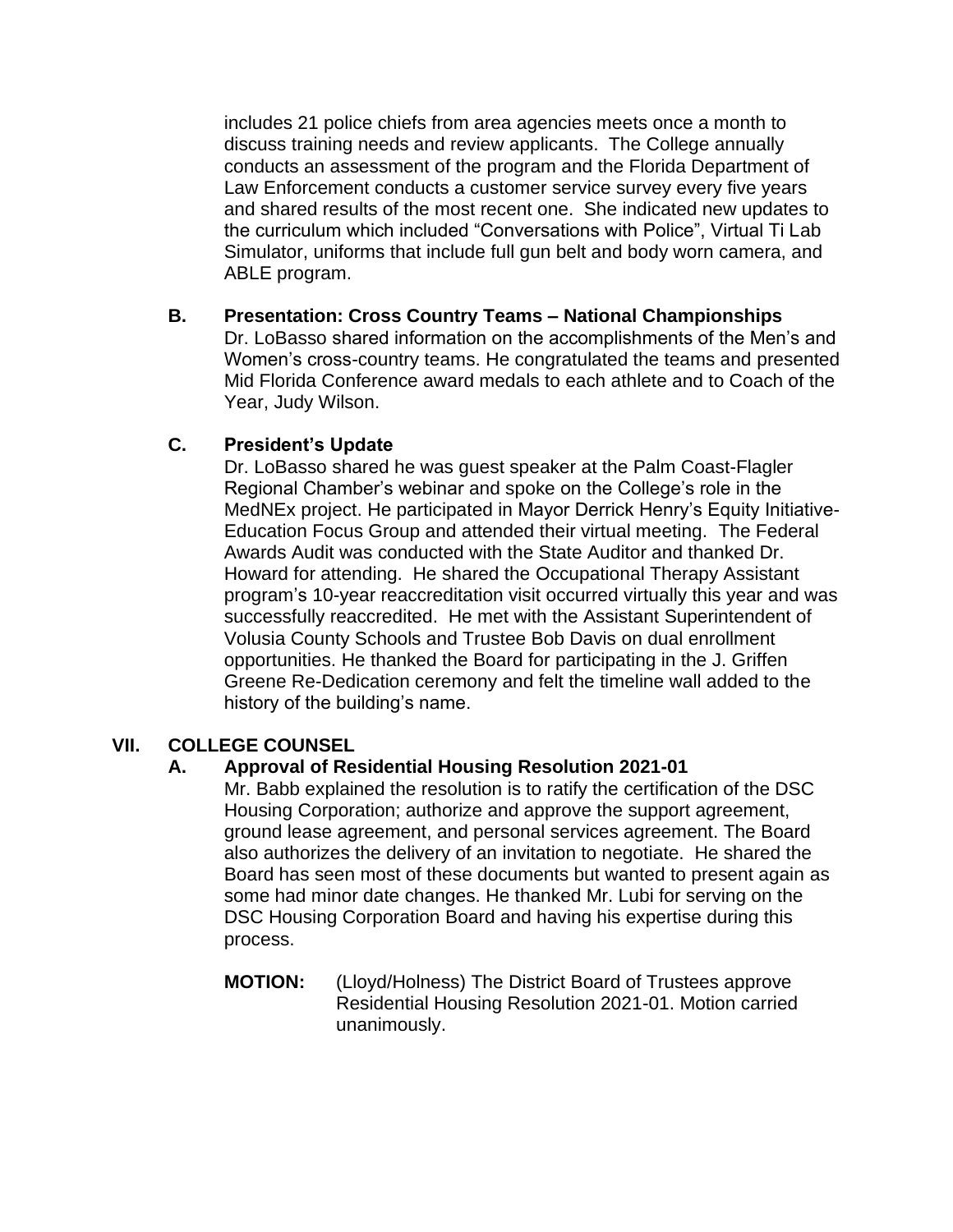# **A. Approval of Authorization to Transfer Funds**

Mr. Babb explained the authorization to transfer funds is required per Florida Statute and presented for approval.

**MOTION:** (Lloyd/Haas) The District Board of Trustees approve the transaction to transfer funds from the Daytona State College Foundation to the Daytona State College Housing Corporation in the amount of \$4,096,764.27, for the construction and operation of on-campus residential housing. Motion carried unanimously.

# **B. Information Only – Residential Housing Construction Management Contract**

Mr. Babb stated this item was for information only and explained the Construction Management contract was revised to complete items left blank that are now known because the Guaranteed Maximum Price has been received. Mr. Babb explained at the next meeting they will bring forward the debt to be incurred by the Housing Corporation for approval. Dr. LoBasso mentioned there may be the need to have a Special Board Meeting in March to stay on track with the housing project.

# **XIII. FINANCE**

# **A. Executive and Financial Summary Reports as of 1/31/21**

Mr. Martin Cass, Vice President for Finance, presented the financial report for the period ending January 31, 2021. Information reviewed included Fund 1 Operating Revenue and Expenses, Carry Forward Funds, Comparison of Actual Revenue Received to Budgeted, Three-Year Analysis of Tuition and Fees, Comparison of Actual Expenses to Budgeted Costs, Major Capital Projects Funding, Recap of Major Project funding, and Summary of Major Capital Projects scheduled during the fiscal year and projects completed. Discussed enrollment declines throughout the college system.

**B. ACH/Wire Transfers/Checks Issued Greater Than/Equal to \$50,000**  Mr. Cass presented as information.

# **X. INFORMATION TECHNOLOGY**

- **A. Approval of Invitation to Negotiate (ITN) ERP Managed Services** Mr. Roberto Lombardo, Senior Vice President of Information Technology, explained the College conducted an Invitation to Negotiate for ERP Managed Services and reviewed the criteria for final selection. The finalized contract will be submitted to the Board for approval at the April meeting.
	- **MOTION:** (Lloyd/Lubi) The District Board of Trustees approve the selection of ERP Analysts, Inc. and authorize the College to